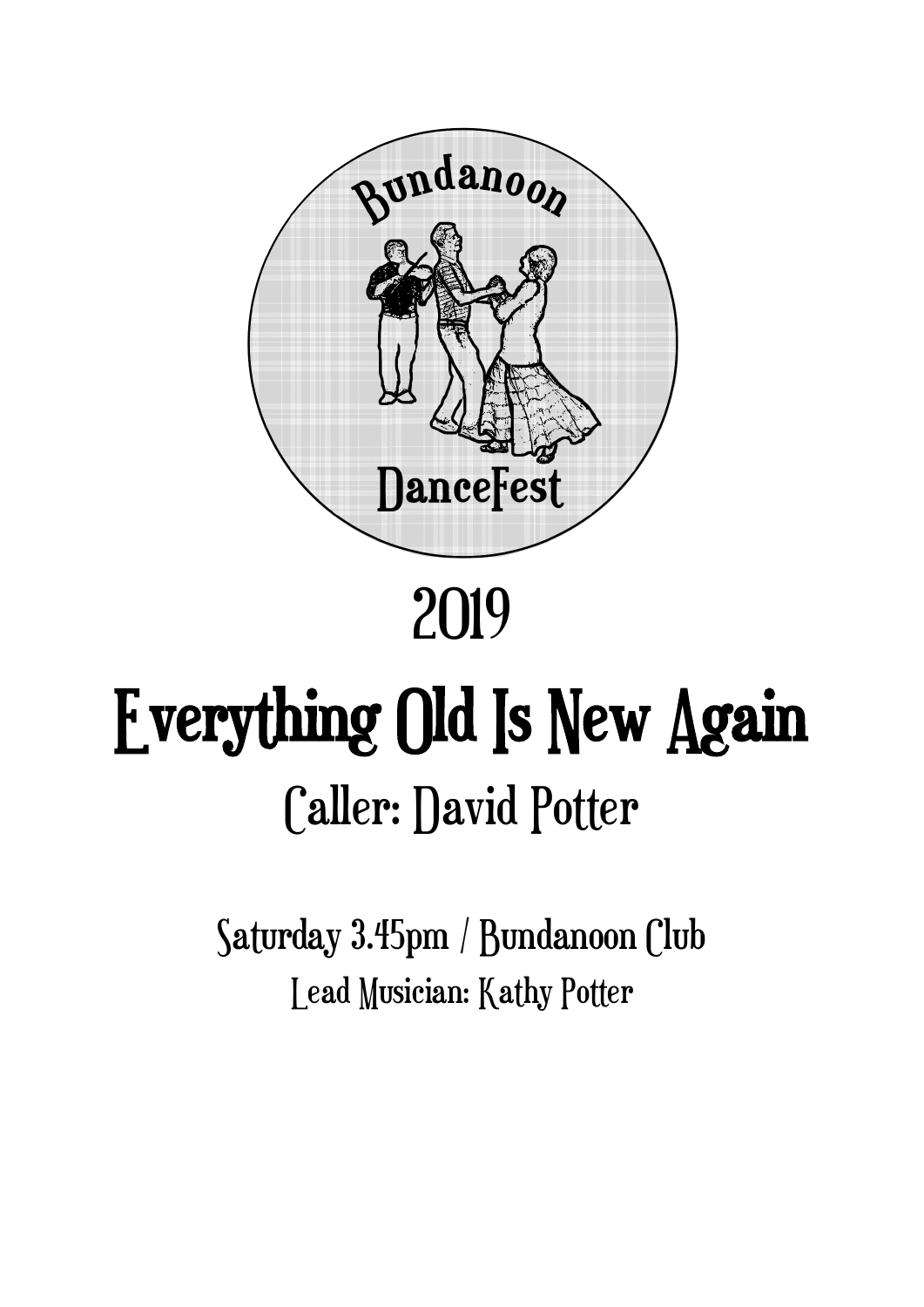Alice

G.P. Telemann arranged by Leo Dent and Kathy Potter



















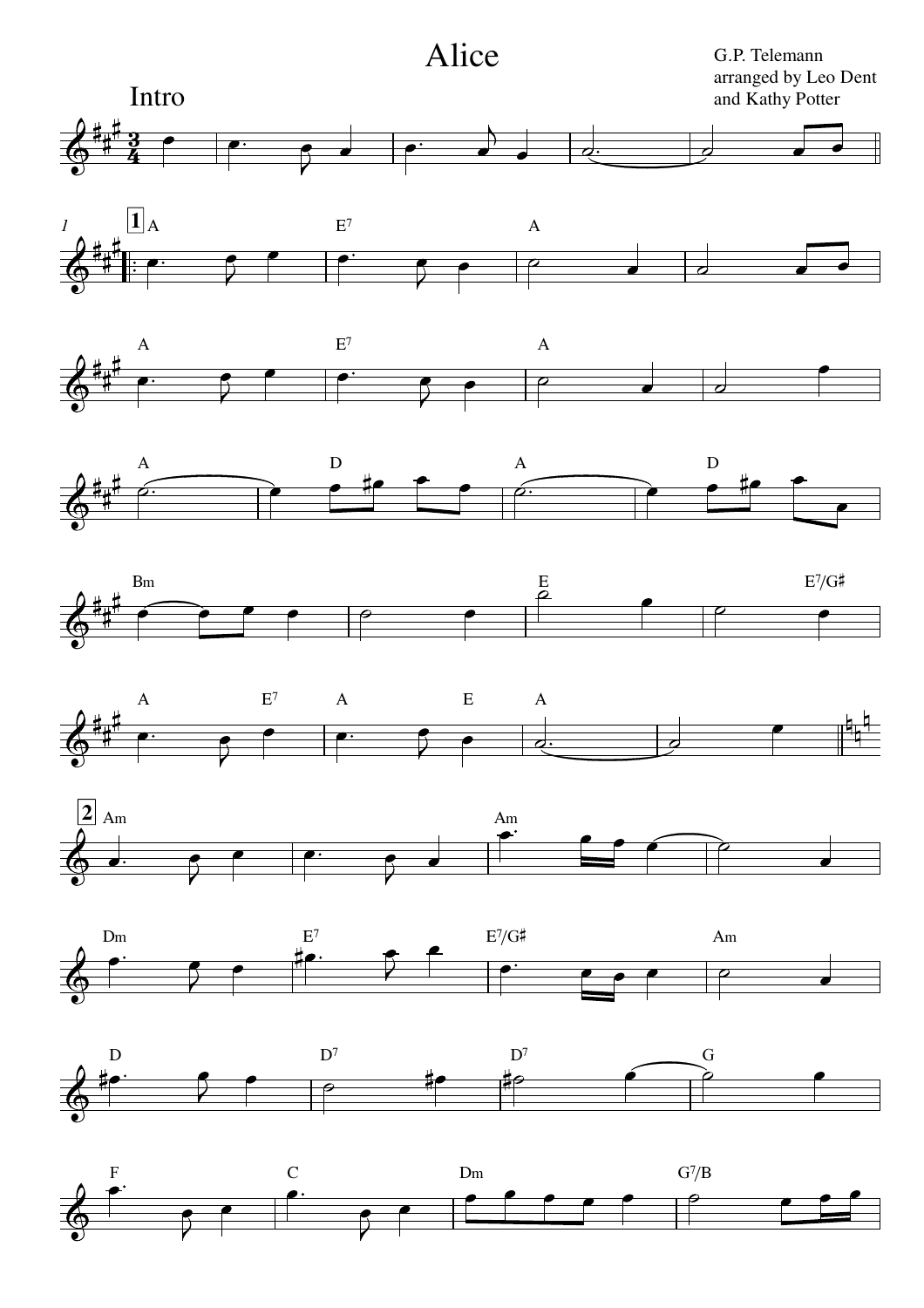



















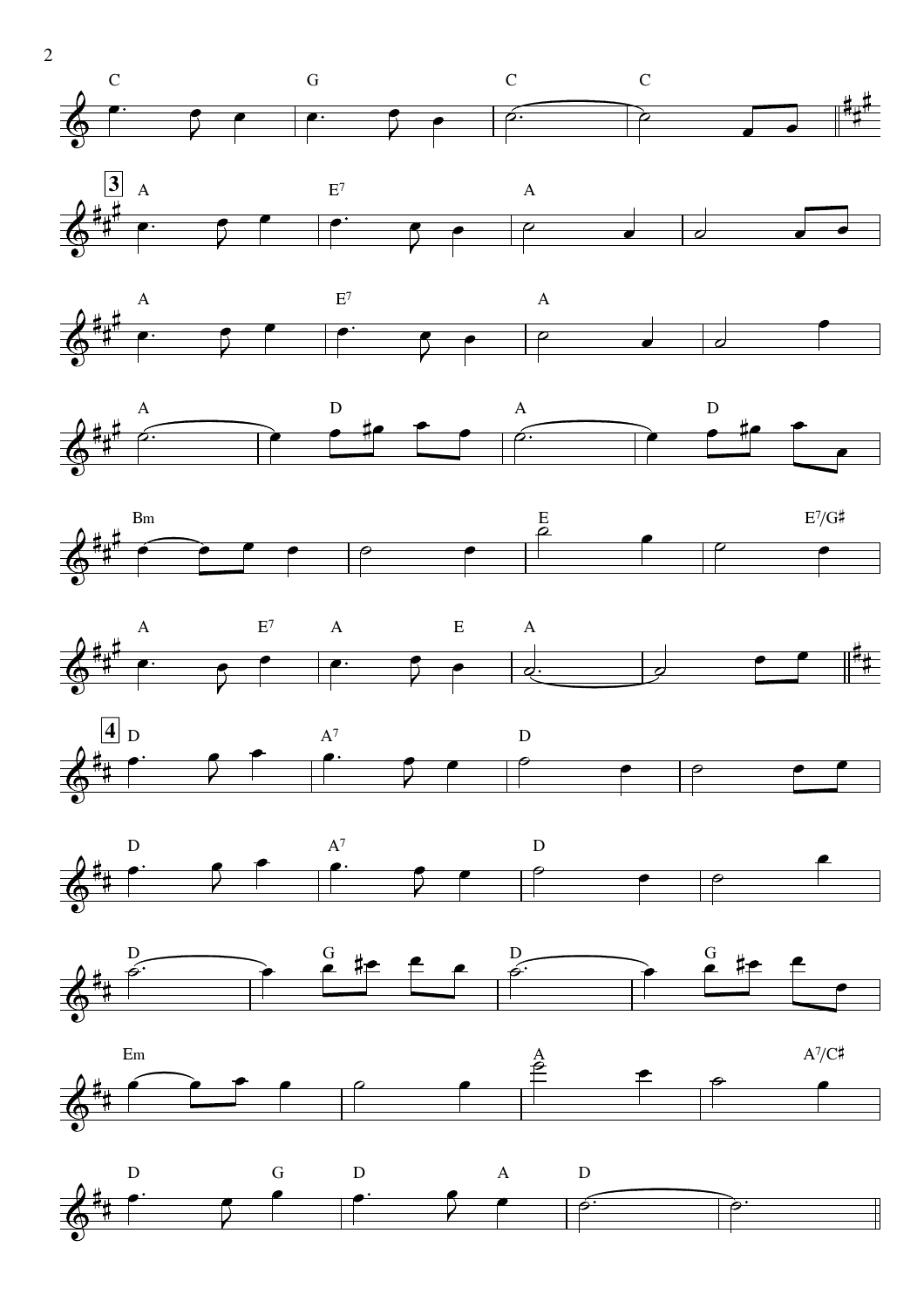#### Arrival of the Queen of Sheba in D **G. F. HANDEL**

arranged by Kathy Potter



















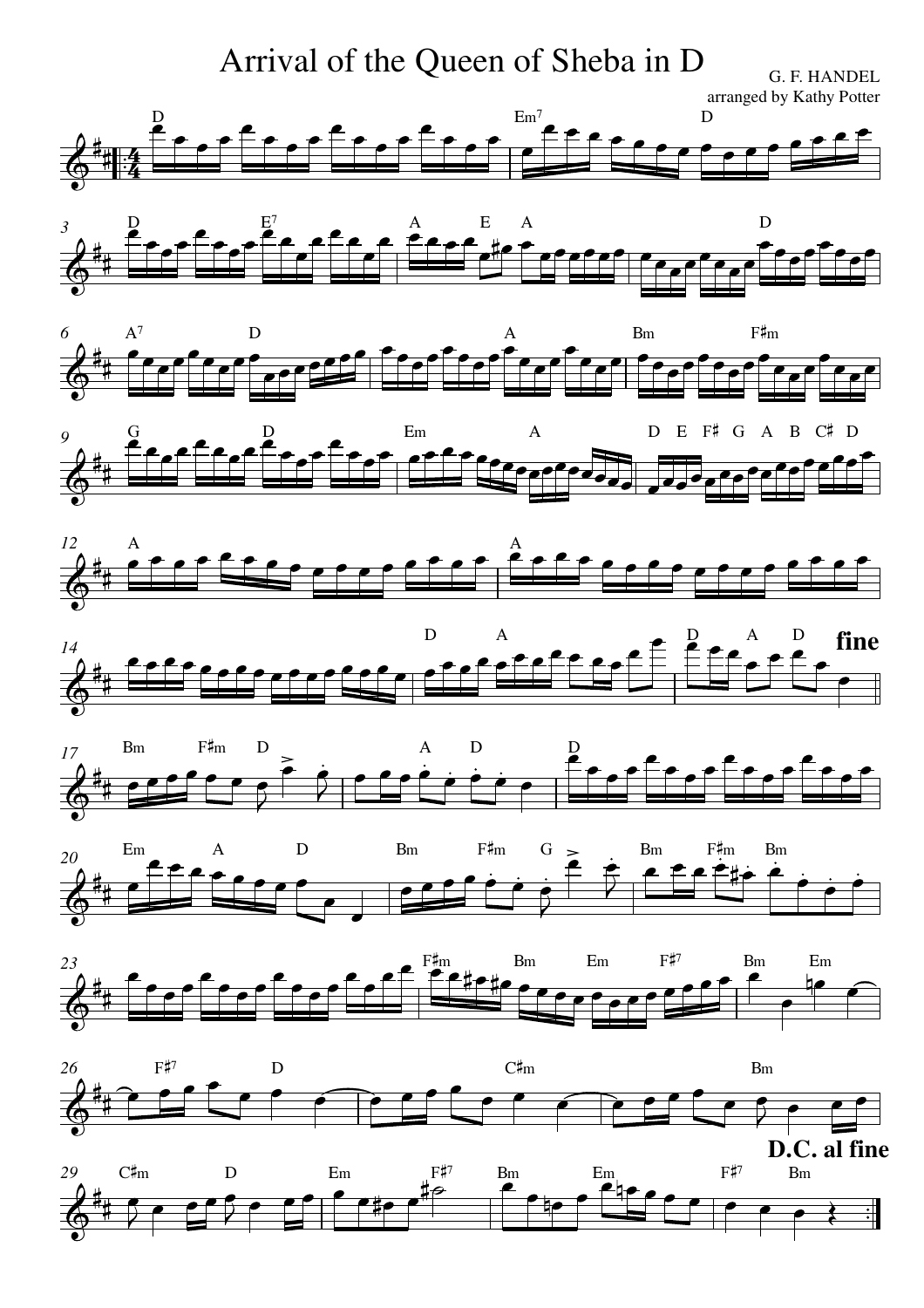Rondo Alla Turca As written 7 x

















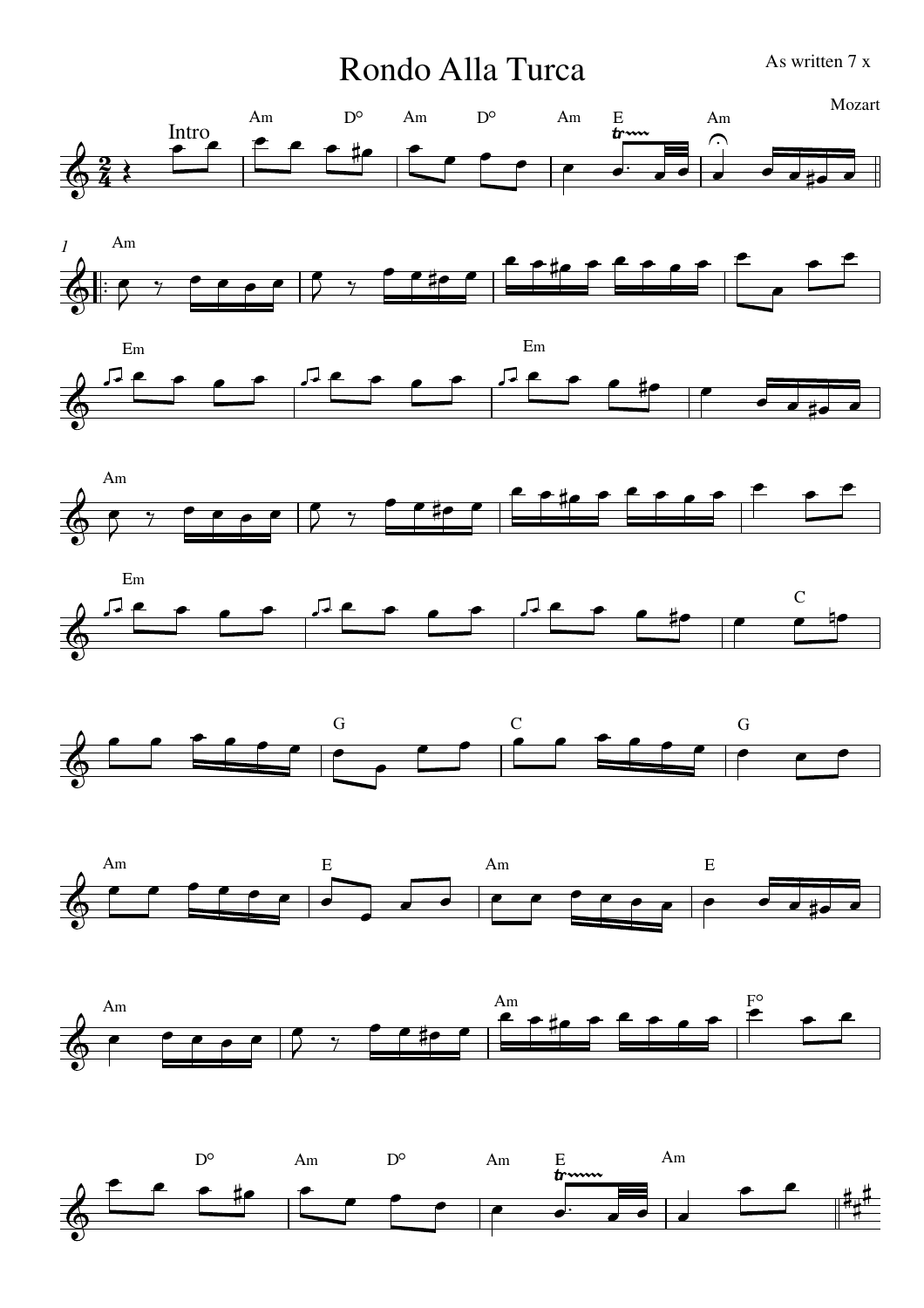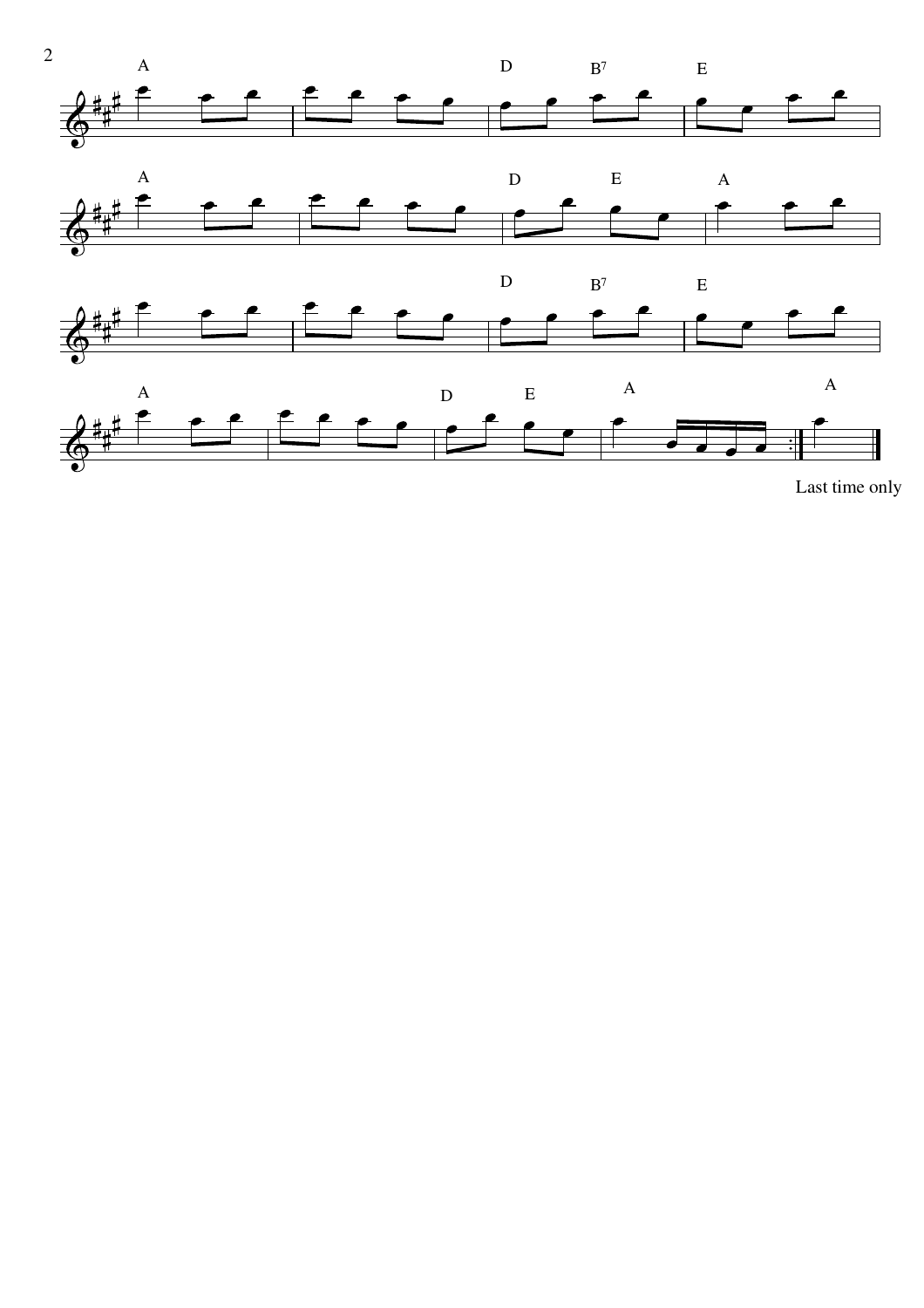## Handel with Care Play 3 times as writ

Bourree

G. F. Handel





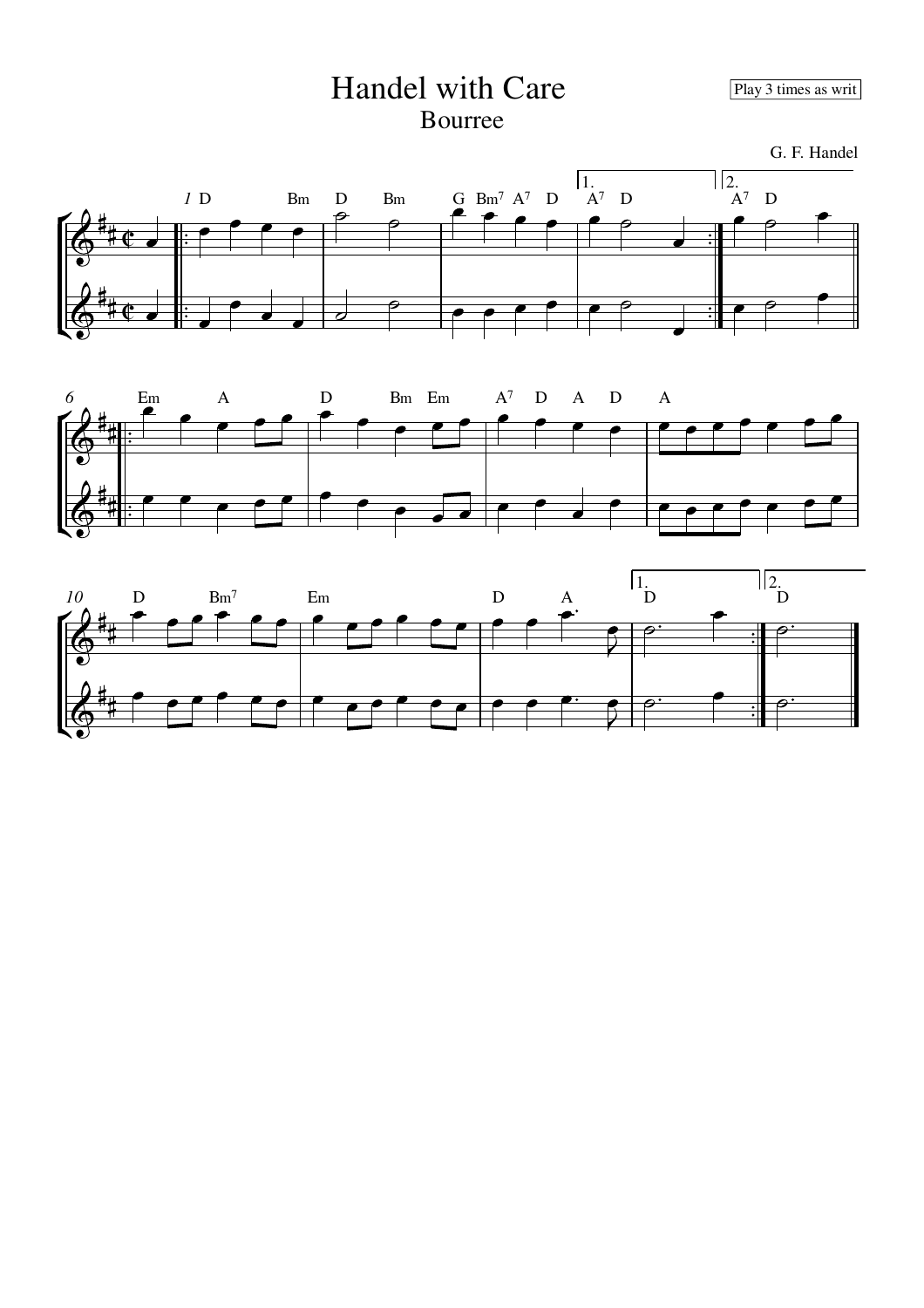

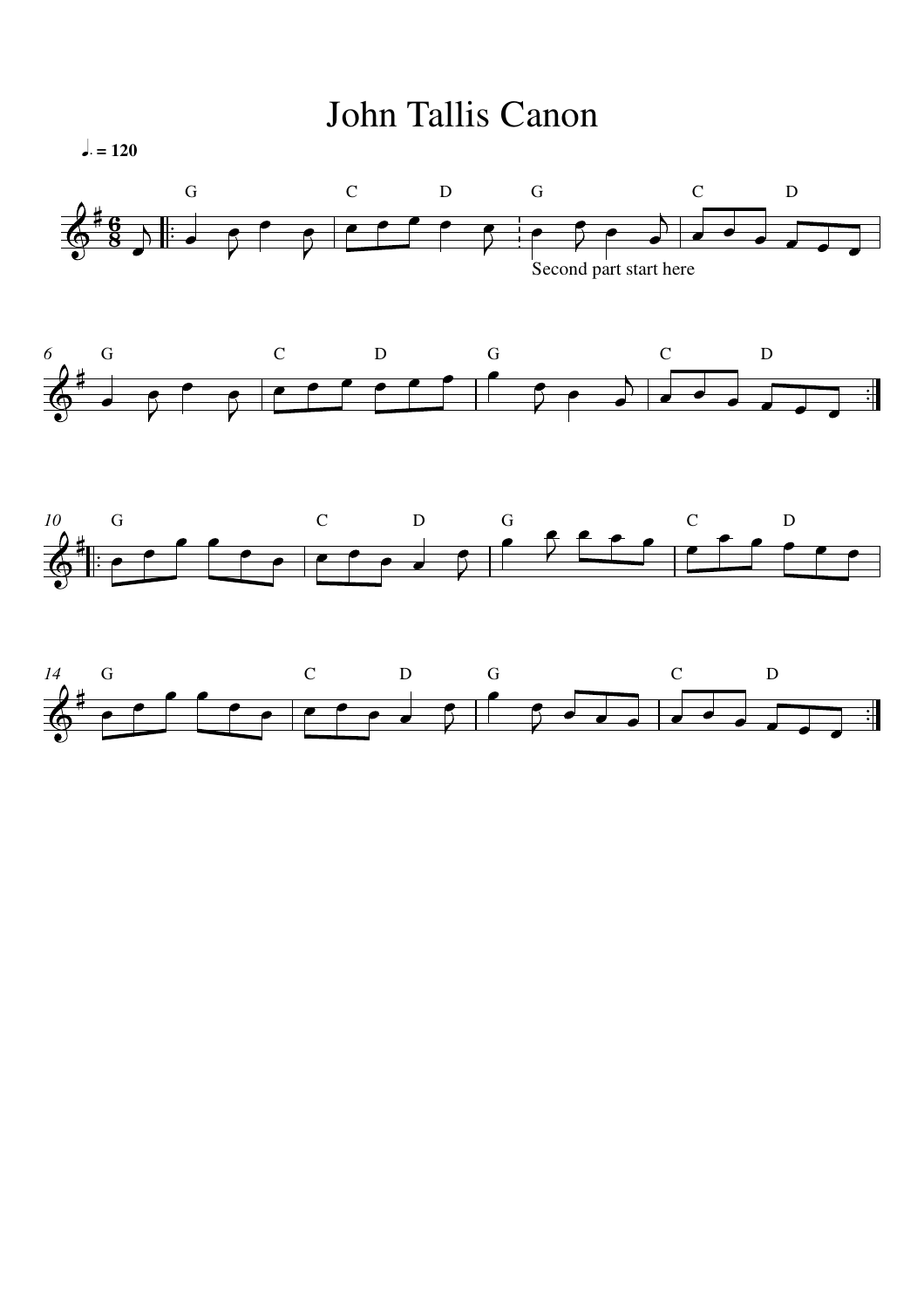### Playing in the Field  $\sqrt{p_{\text{lay 4 x}}$

 $\sqrt{ } = 88$ 

G.F. Handel











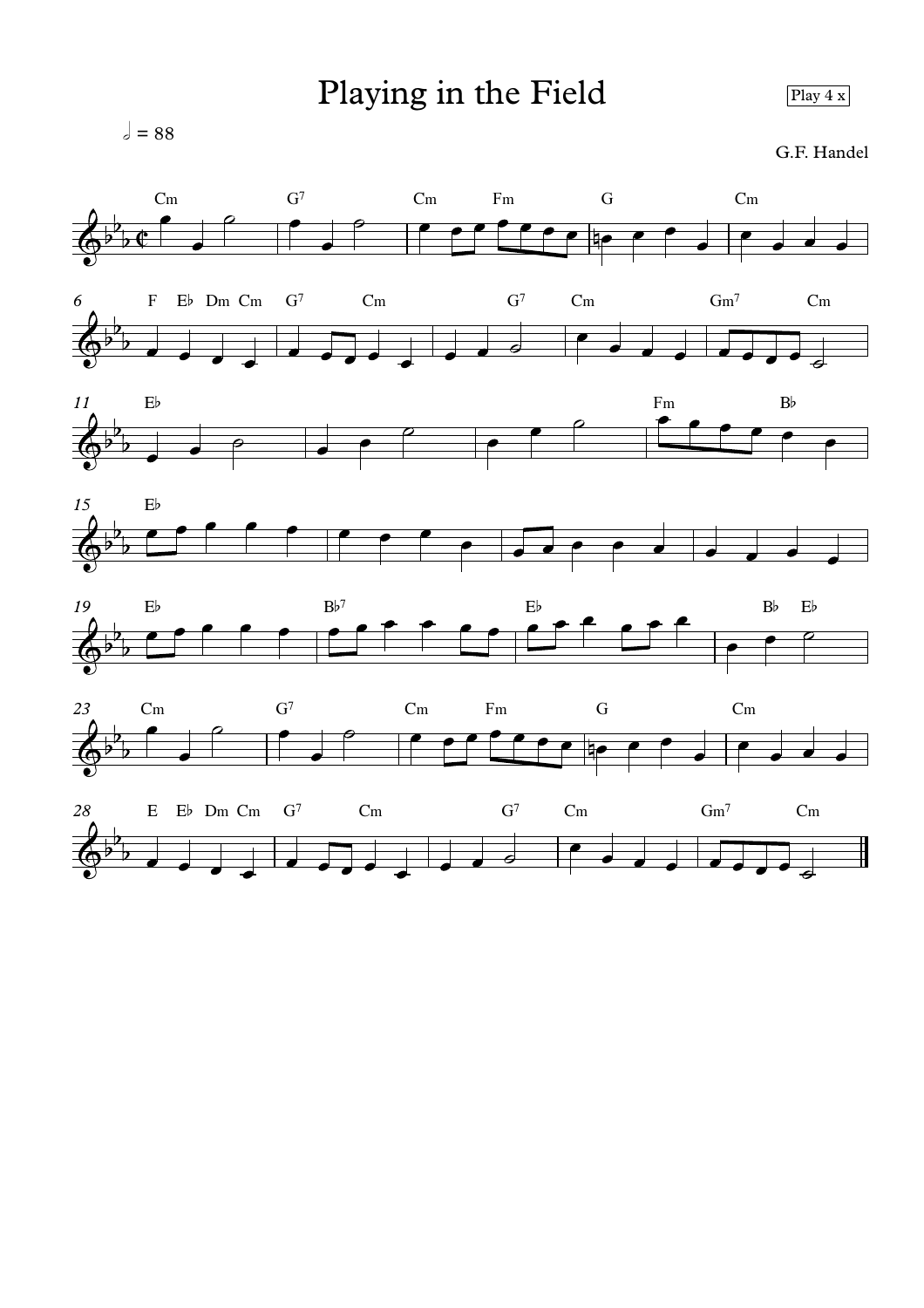**Danse Macabre** 

32 bars four times then coda

for the Rosny Waltz















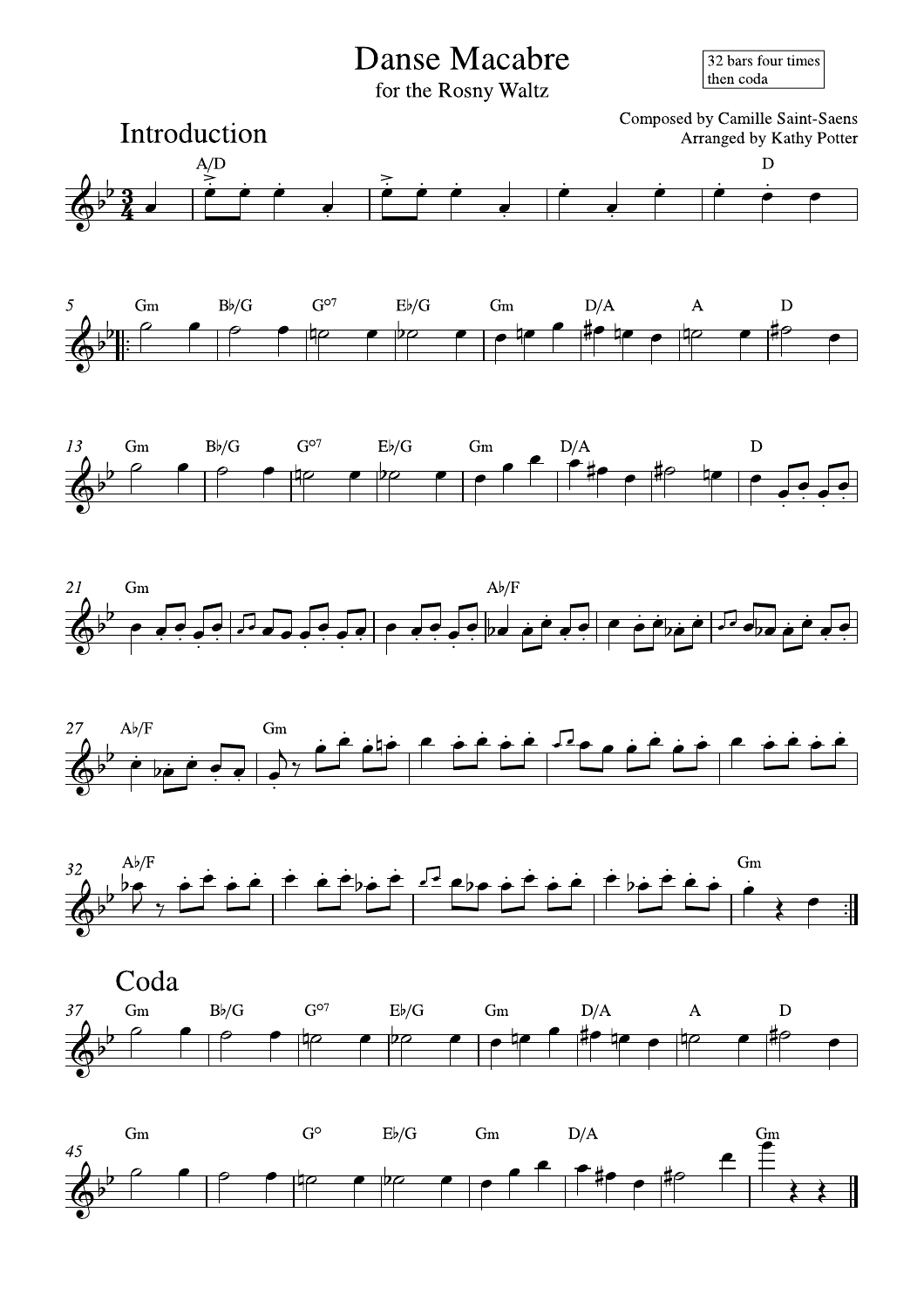### Vivaldi in Paradise A. Vivaldi and V. Kaynor